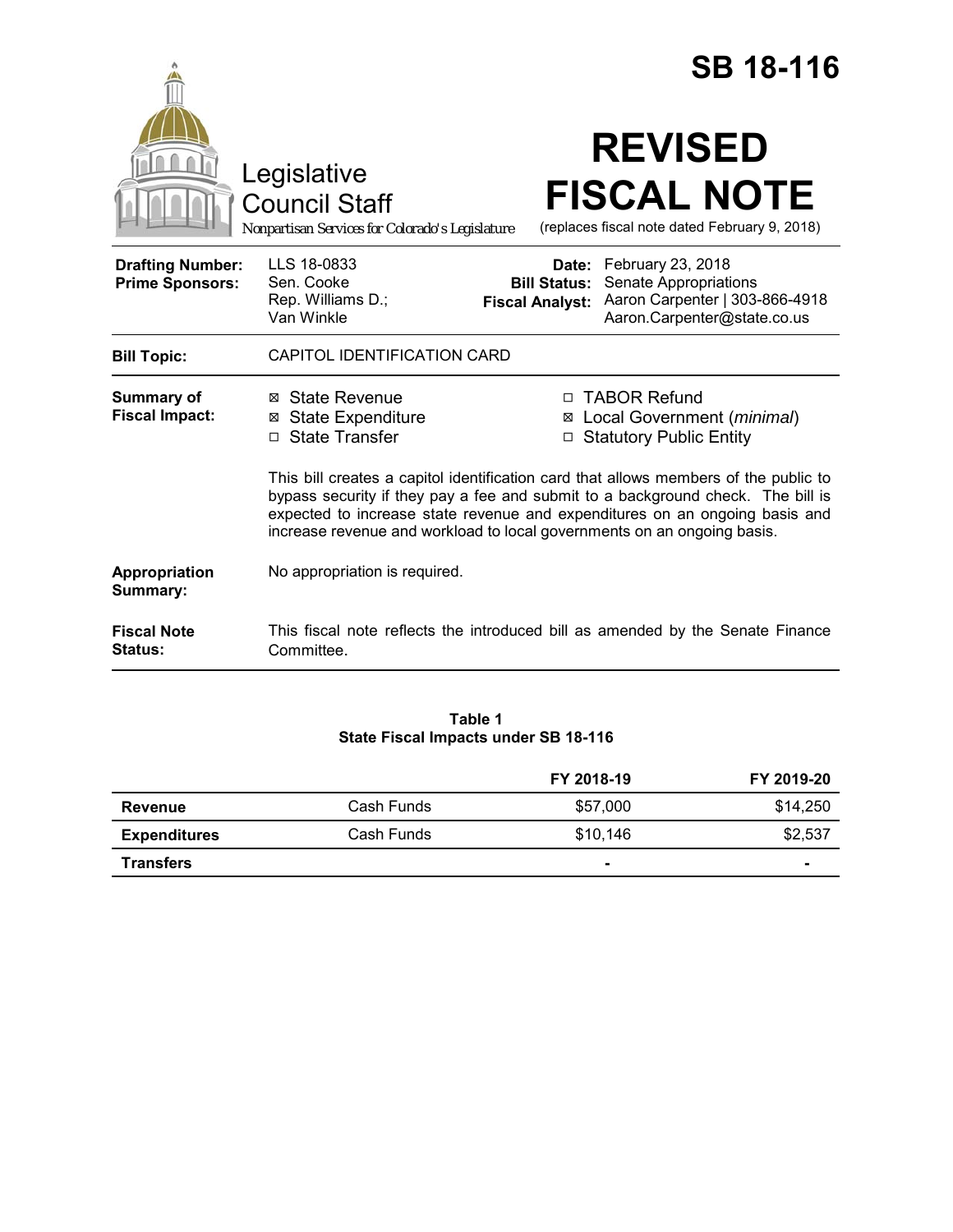February 23, 2018

# Page 2 **SB 18-116**

## **Summary of Legislation**

This bill allows members of the public to enter the Capitol Building, State Services Building, and the Legislative Services Building through public entrances, without submitting to a search by security personnel if they hold a capitol identification access card, beginning January 1, 2019. To get an access card, an individual must fill out an application and file it with either the Secretary of the Senate or the Chief Clerk of the House of Representatives and pay a fee of \$250. The Legislative Council of the General Assembly may increase the fee to no more than \$500. As part of the application process, an individual must get their fingerprints taken and submit to a criminal history background check. The bill requires that the Legislative Council reimburse the Colorado Bureau of Investigation (CBI) for any background checks conducted. An applicant who has been convicted of a felony will be denied an access card. The access card is valid for two years, after which an individual must submit a renewal form, pay another application fee, and submit to another background check. The Secretary of the Senate and the Chief Clerk of the House of Representatives can cancel or deny a card based on an unsatisfactory criminal check, a violation of the rules of Colorado's State Patrol, unauthorized use of the card, or criminal activity of the holder in the Capitol. Any applicant who was denied will not be reimbursed but can appeal the decision to the Legislative Council.

All fees collected are credited to the Capitol Identification Card Account created in this bill and housed in the Legislative Department Cash Fund. Money to the Capitol Identification Card Account is continuously appropriated to the House and Senate for the original issuance and renewal of the access cards. Under current law, the Legislative Department Cash Fund is continuously appropriated. The bill also creates the Capitol Identification Enterprise, which can issue revenue bonds with money from the Capitol Identification Card Account to finance the issuance and administration of the access card. The Capitol Identification Enterprise is authorized to accept gifts, grants, and donations. The Legislative Council has oversight over the enterprise.

## **Assumptions**

Although the program is open to the public, the fiscal note assumes that due to the cost of the access card, lobbyists will be the primary users of the program. Based on contacts kept by the Office of Legislative Legal Services and on income disclosure numbers from the Secretary of State, the fiscal note estimates that a total of 285 lobbyists will take advantage of the program. Of the 285 lobbyists, it is estimated that 228 will apply in the first fiscal year, and 57 will apply in the second.

## **State Revenue**

This bill will increase revenue to the Legislative Department Cash Fund by \$57,000 in FY 2018-19 and \$14,250 in FY 2019-20. The revenue increase is illustrated in Table 2 and discussed below.

**Fee impact**. Colorado law requires legislative service agency review of measures which create or increase any fee collected by a state agency. These fee amounts are estimates only, actual fee calculations will be set administratively by the Legislative Council based on cash fund balance, estimated program costs, and the estimated number of access cards subject to the fee. The table below identifies the fee impact of this bill.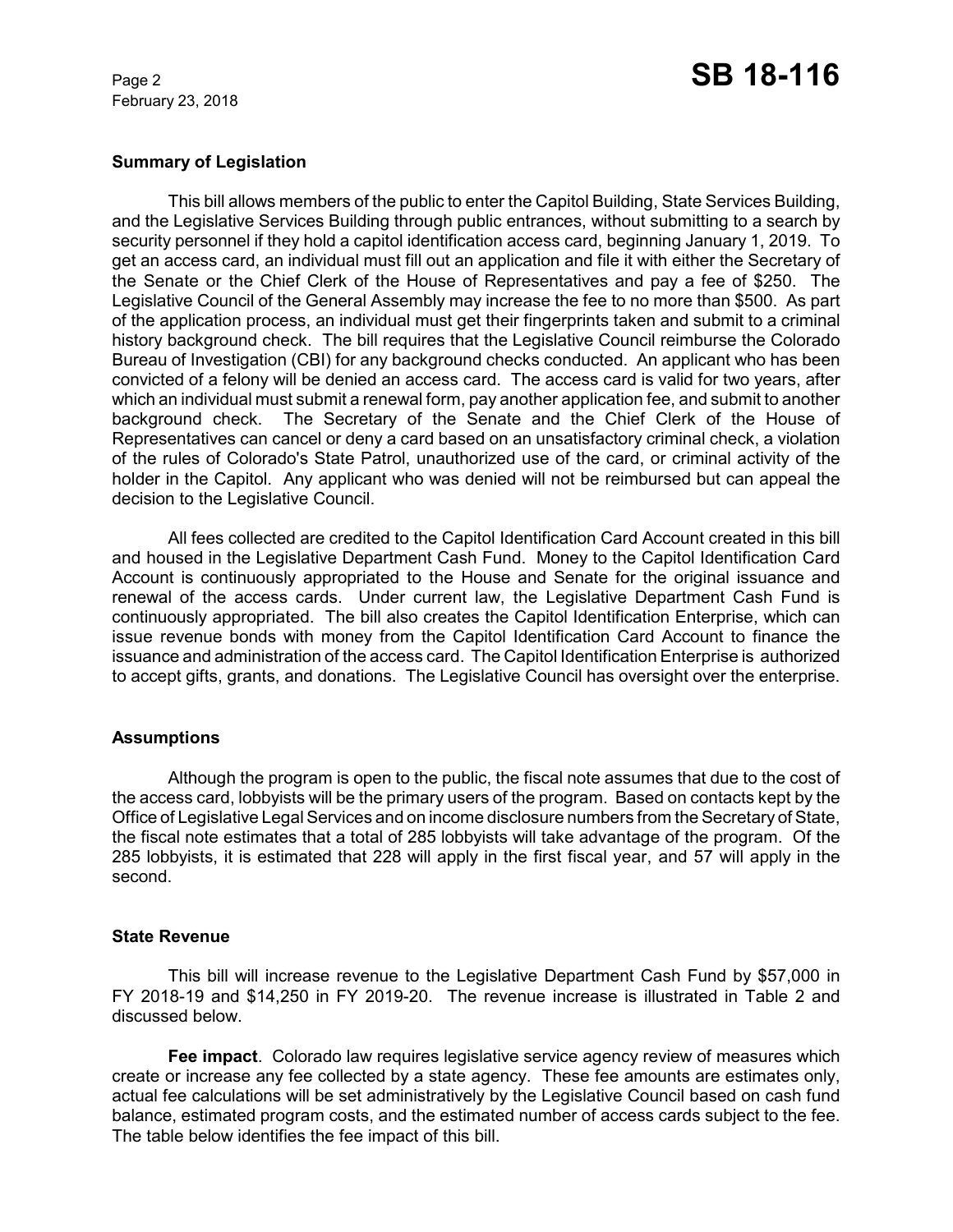#### **Table 2 Fee Impact for SB18-116**

| <b>Fiscal Year</b> | <b>Type of Fee</b>             | <b>Proposed</b><br>Fee | <b>Number</b><br><b>Affected</b> | <b>Total Fee</b><br>Impact |
|--------------------|--------------------------------|------------------------|----------------------------------|----------------------------|
| FY 2018-19         | New Applicants Application Fee | \$250                  | 228                              | \$57,000                   |
|                    |                                |                        | <b>FY 2018-19 Total</b>          | \$57,000                   |
| FY 2019-20         | New Applicants Application Fee | \$250                  | 57                               | \$14,250                   |
|                    |                                |                        | <b>FY 2019-20 Total</b>          | \$14,250                   |

**Legislative Department.** The application fee will increase revenue to the Legislative Department Cash Fund by \$57,000 in FY 2018-19 and by \$14,250 in FY 2019-20. Because of renewals, revenue will increase on an ongoing basis. The fiscal note assumes that although the Capitol Identification Enterprise has bonding authority, it will not exercise it. No sources of gifts, grants, or donations have been identified.

# **State Expenditures**

This bill will increase state expenditures by \$10,146 in FY 2018-19, and \$2,537 in FY 2019-20**.** Expenditure impacts for each department are shown in Table 3 and discussed below.

| <b>Cost Components</b>         |       | FY 2018-19 | FY 2019-20 |
|--------------------------------|-------|------------|------------|
| <b>Legislative Department</b>  |       |            |            |
| ID card costs                  |       | \$1,140    | \$285      |
| Background check reimbursement |       | \$9,006*   | $$2,252*$  |
|                                | Total | \$10,146   | \$2,537    |

**Table 3 Expenditures Under SB 18-116**

\* Of this amount, \$2,280 will be transferred to the Federal Bureau of Investigation in FY 2018-19 and \$570 will be transferred in FY 2019-20. These amounts will be transferred from the Department of Public Safety using moneys received from the Legislative Department.

**Legislative Department.** Senate Bill 18-116 will increase expenditures from the Legislative Department Cash Fund starting in FY 2018-19. The access cards will cost an estimated \$5 per card to produce. The bill also requires the Legislative Department to reimburse the Department of Public Safety \$39.50 for each background check from the \$250 application fee. The Legislative Department will have an increase in workload on an ongoing basis to administer applications and for the Legislative Council to hear any appeals of denial. It is assumed that any increase of workload can accomplished within existing appropriations.

**Department of Public Safety.** The CBI within the DPS will have workload increased on an ongoing basis to provide background checks to all applicants. Based on the estimated number of applicants, it is assumed that any workload increase can be accomplished within existing appropriations. For every background check, the CBI must pass \$10 to the federal government. As a result, \$2,280 in FY 2018-19, and \$570 in FY 2019-20 will be passed on to the federal